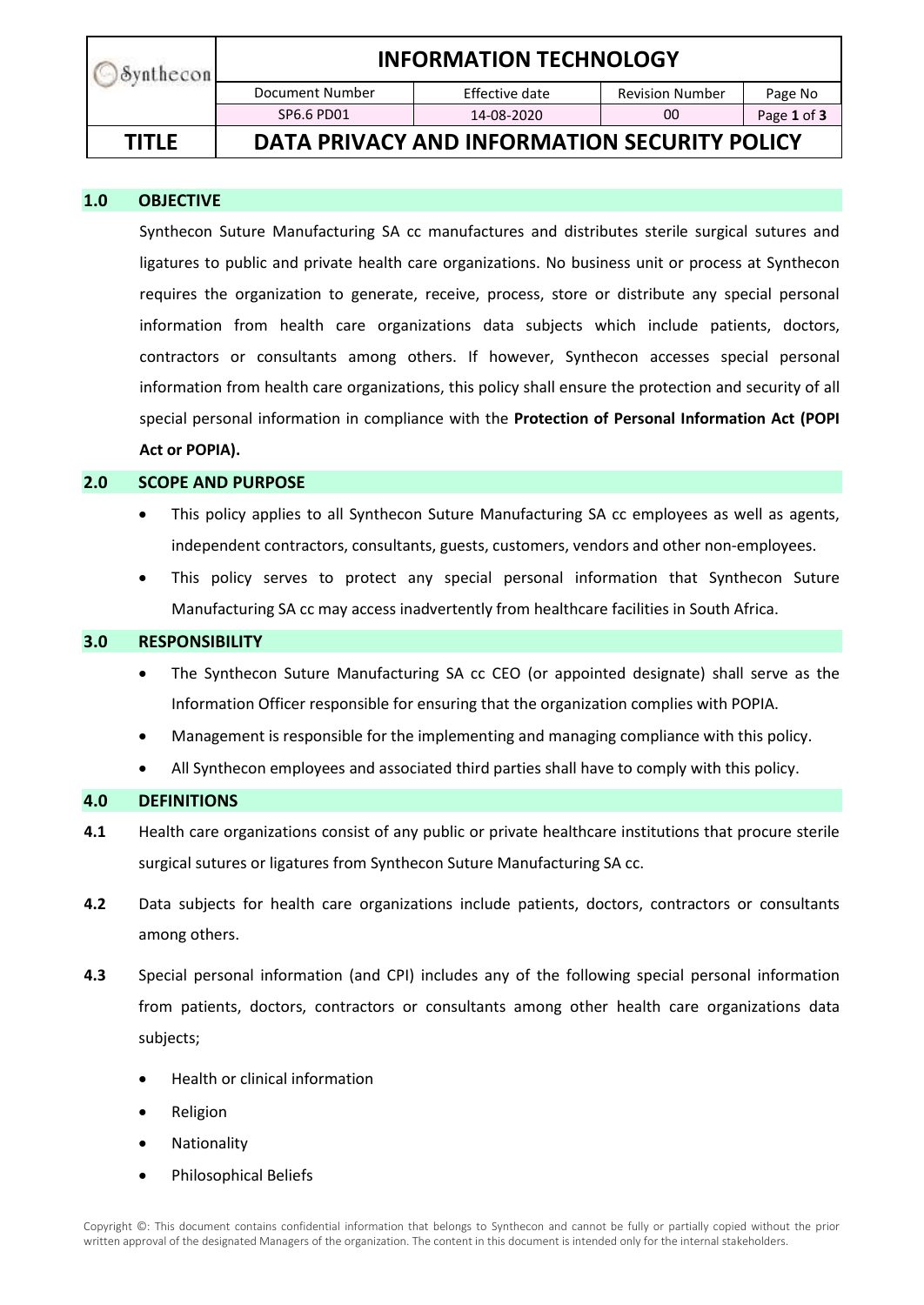| Synthecon    | <b>INFORMATION TECHNOLOGY</b>                |                |                        |             |
|--------------|----------------------------------------------|----------------|------------------------|-------------|
|              | Document Number                              | Effective date | <b>Revision Number</b> | Page No     |
|              | SP6.6 PD01                                   | 14-08-2020     | 00                     | Page 2 of 3 |
| <b>TITLE</b> | DATA PRIVACY AND INFORMATION SECURITY POLICY |                |                        |             |

- Race or ethnic origin
- Trade union membership
- Political affiliation
- Sex life
- Biometric or genetic information
- Criminal information or allegations
- Information about children less than 18 years of age

#### **5.0 APPLICATION**

- **5.1** All employees are prohibited from obtaining, downloading, displaying, copying, broadcasting, sending, or distributing any special personal information obtained through health care organizations.
- **5.2** Synthecon shall not store any special personal information in any database that relates to health care organizations data subjects.
- **5.3** Synthecon shall not process any special personal information of any data subjects and store it in a record or database.
- **5.4** Synthecon shall not use any data provided by health care organizations to profile or make automated decisions that may impact the data subjects.
- **5.5** Synthecon shall not monitor the location, movement or behavior of any health care organizations data subjects.
- **5.6** Synthecon shall not perform any background checks or surveillance on any health care organizations' data subjects.
- **5.7** Synthecon shall not sell, directly market or gain any financial or further benefit through data provided by health care organizations.
- **5.8** Synthecon shall use any data provided by health care organizations for the original purpose it was intended to be used for.
- **5.9** Synthecon shall not transfer any special personal information obtained through health care organizations outside of South Africa at any point in time.
- **5.10** Synthecon shall not store credit card, banking or other confidential financial information relating to our Data subjects from health care organizations.
- **5.11** Synthecon shall employ intrusion prevention monitoring software systems such as encryption